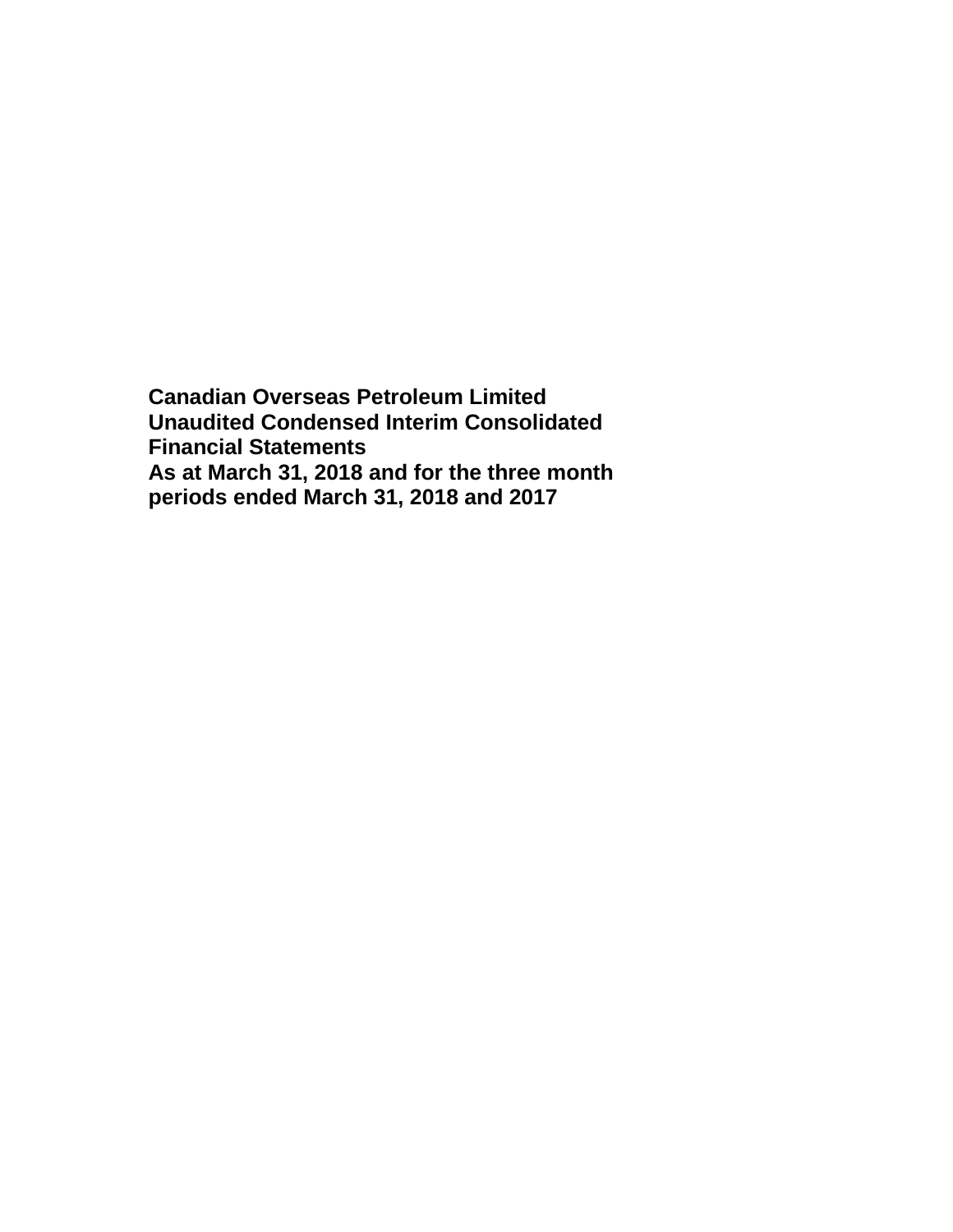#### **Management's Responsibility for Consolidated Financial Statements**

The information provided in these unaudited condensed interim consolidated financial statements is the responsibility of management. In the preparation of the statements, estimates are sometimes necessary to make a determination of future values for certain assets or liabilities. Management believes such estimates have been based on careful judgments and have been properly reflected in the accompanying consolidated financial statements.

Management maintains a system of internal controls to provide reasonable assurance that the Company's assets are safeguarded and to facilitate the preparation of relevant and timely information.

The audit committee has reviewed the unaudited condensed interim consolidated financial statements with management and the auditors, and has reported to the Board of Directors. The Board of Directors has approved the unaudited consolidated interim financial statements as presented.

*Signed "Arthur S. Millholland" Signed "Aleksandra Owad"* Arthur S. Millholland Aleksandra Owad President and Chief Executive Officer Chief Financial Officer May 10, 2018 May 10, 2018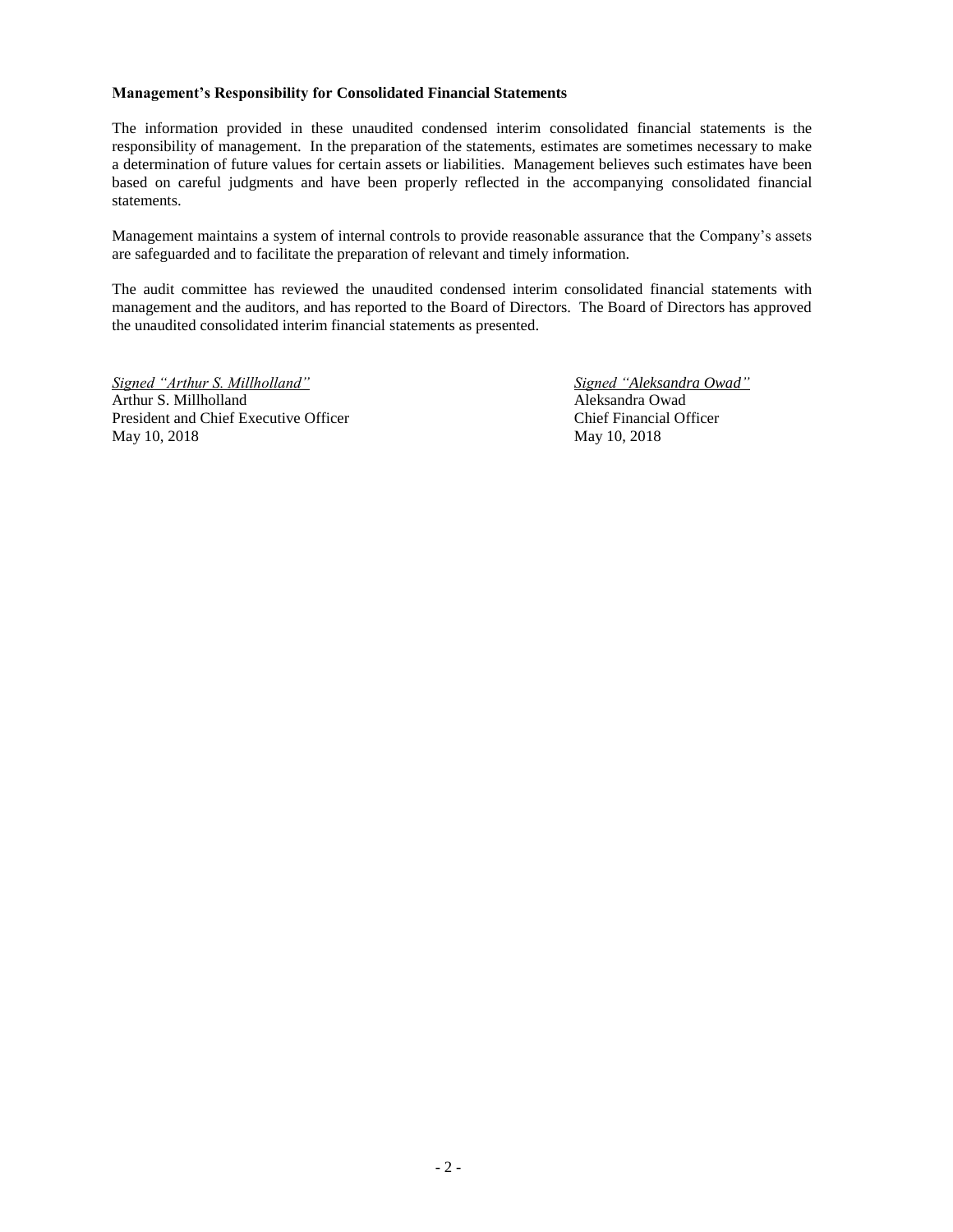# **Condensed Consolidated Statements of Financial Position (unaudited)**

**(in thousands of United States dollars)**

| As at                                      | March 31,<br>2018 |             |
|--------------------------------------------|-------------------|-------------|
| <b>Assets</b>                              |                   |             |
| Current                                    |                   |             |
| Cash and cash equivalents (note 4)         | \$<br>3,077       | \$<br>4,060 |
| Accounts receivable                        | 50                | 36          |
| Prepaid expenses                           | 180               | 214         |
|                                            | 3,307             | 4,310       |
| Deposits and prepayments                   | 45                | 44          |
| Office equipment                           | 58                | 60          |
| Long-term receivable                       | 232               | 232         |
|                                            | \$<br>3,642       | \$4,646     |
| <b>Liabilities</b>                         |                   |             |
| Current                                    |                   |             |
| Accounts payable and accrued liabilities   | \$<br>1,838       | \$<br>1,208 |
|                                            | 1,838             | 1,208       |
| Derivative liability (note $5(b)$ )        | 142               | 227         |
|                                            | 1,980             | 1,435       |
| <b>Shareholders' Equity</b>                |                   |             |
| Share capital (note $5(a)$ )               | 133,650           | 133,650     |
| Contributed capital reserve (note $5(c)$ ) | 50,394            | 50,394      |
| Deficit                                    | (180, 039)        | (178, 595)  |
| Accumulated other comprehensive loss       | (2, 343)          | (2, 238)    |
|                                            | 1,662             | 3,211       |
|                                            | \$<br>3,642       | \$4,646     |

**Going concern** *(note 2)* **Commitments and contractual obligations** *(note 6)*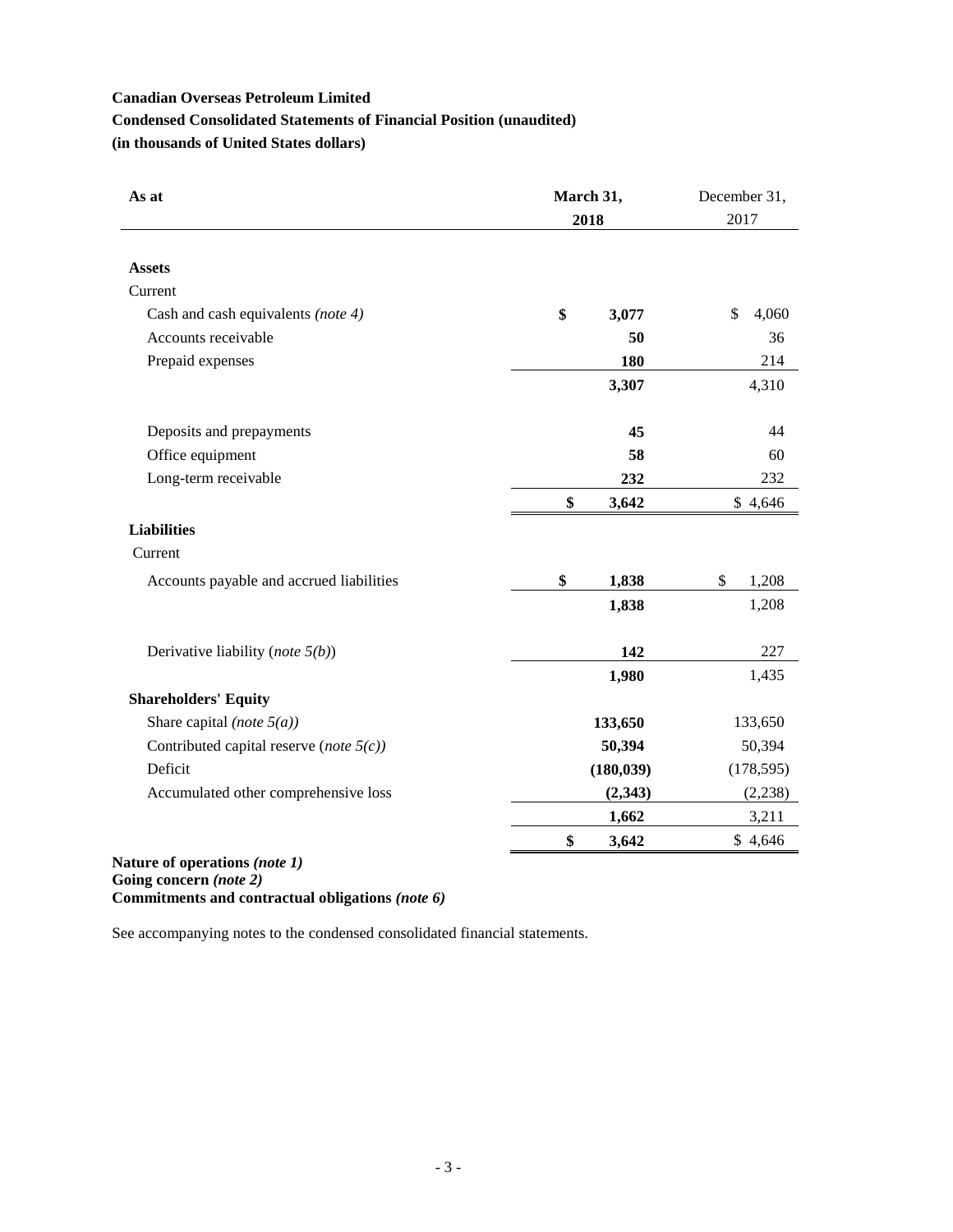# **Condensed Consolidated Statements of Comprehensive Loss (unaudited)**

**(in thousands of United States dollars, except per share amounts)**

| 2018          | 2017          |
|---------------|---------------|
|               |               |
| \$<br>(321)   | \$            |
| (1,254)       | (1,130)       |
| (5)           | (5)           |
| (1,580)       | (1, 135)      |
|               |               |
|               | 5             |
| 94            | 267           |
| 42            | 58            |
| 136           | 330           |
| (1, 444)      | (805)         |
|               | (1)           |
| (1, 444)      | (806)         |
| (105)         | (38)          |
| \$<br>(1,549) | \$<br>(844)   |
| \$<br>(0.00)  | \$<br>(0.00)  |
|               | 617,139,350   |
|               | 1,523,139,350 |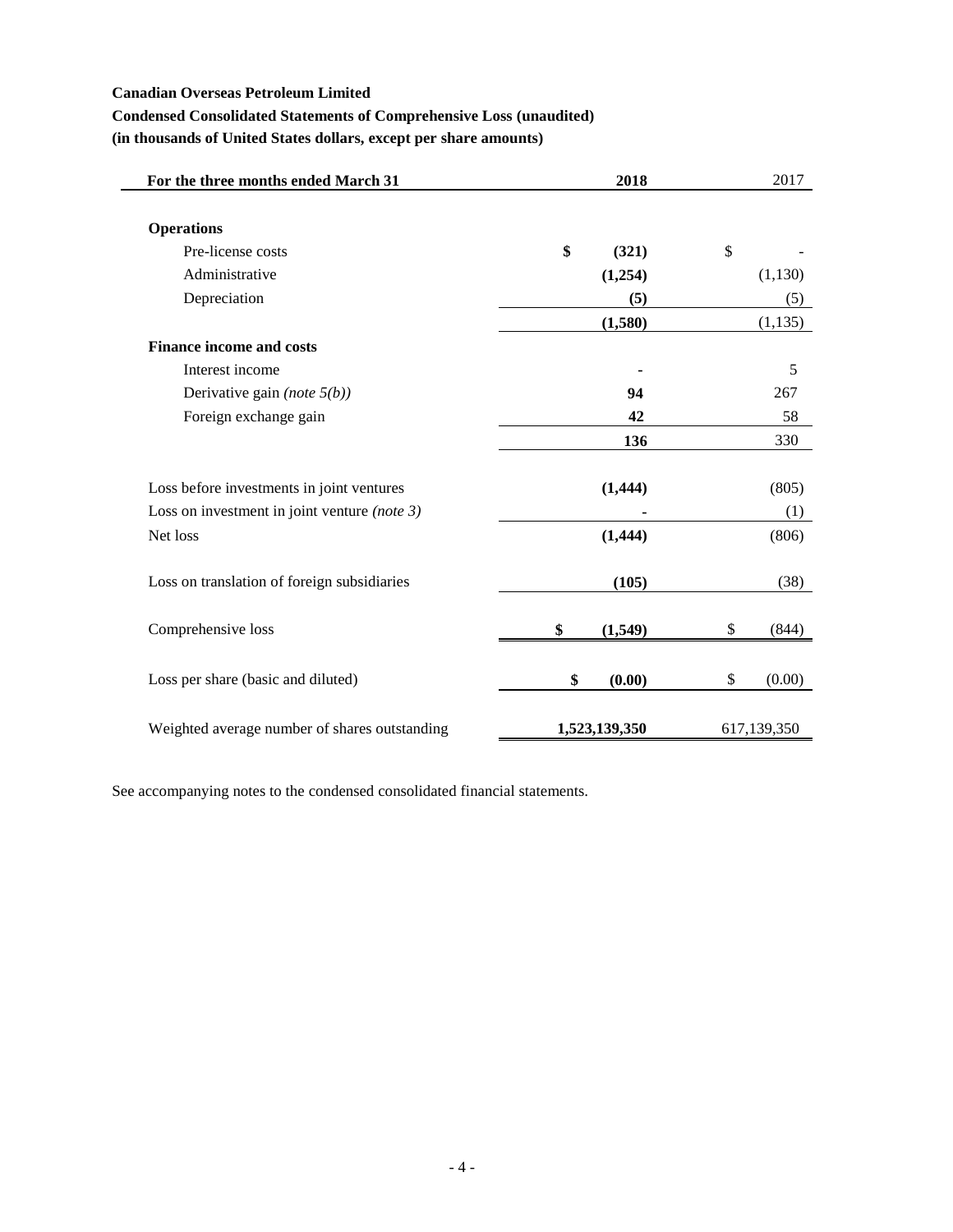# **Condensed Consolidated Statements of Changes in Equity (unaudited)**

**(in thousands of United States dollars)**

|                                             |      |              |                 |                |                               |                | <b>Accumulated</b>            |               |
|---------------------------------------------|------|--------------|-----------------|----------------|-------------------------------|----------------|-------------------------------|---------------|
|                                             |      | <b>Share</b> |                 |                | <b>Contributed</b><br>Capital |                | <b>Other</b><br>Comprehensive | <b>Total</b>  |
|                                             |      | Capital      | <b>Warrants</b> |                | <b>Reserve</b>                | <b>Deficit</b> | Loss <sup>(1)</sup>           | <b>Equity</b> |
| <b>Balance at January 1, 2017</b>           | \$.  | 124,874      | \$2,612         |                | \$<br>50,111                  | \$ (158, 448)  | \$<br>(1,995)                 | \$17,154      |
| Comprehensive loss for the<br>period        |      | -            |                 |                |                               | (806)          | (38)                          | (844)         |
| <b>Balance at March 31, 2017</b>            | - \$ | 124,874      | \$2,612         |                | \$<br>50,111                  | \$ (159,254)   | \$<br>(2,033)                 | 16,310<br>\$  |
| <b>Balance at December 31, 2017</b>         | \$   | 133,650      | \$              | $\blacksquare$ | \$<br>50,394                  | \$ (178,595)   | \$<br>(2,238)                 | \$3,211       |
| <b>Comprehensive loss for the</b><br>period |      | -            |                 |                | ۰                             | (1,444)        | (105)                         | (1,549)       |
| <b>Balance at March 31, 2018</b>            |      | \$133,650    | \$              |                | \$50,394                      | \$ (180,039)   | \$<br>(2,343)                 | \$1,662       |

**(1)**As at March 31, 2018 and 2017, the accumulated other comprehensive loss balance consists of unrealized foreign exchange on translation of foreign subsidiaries.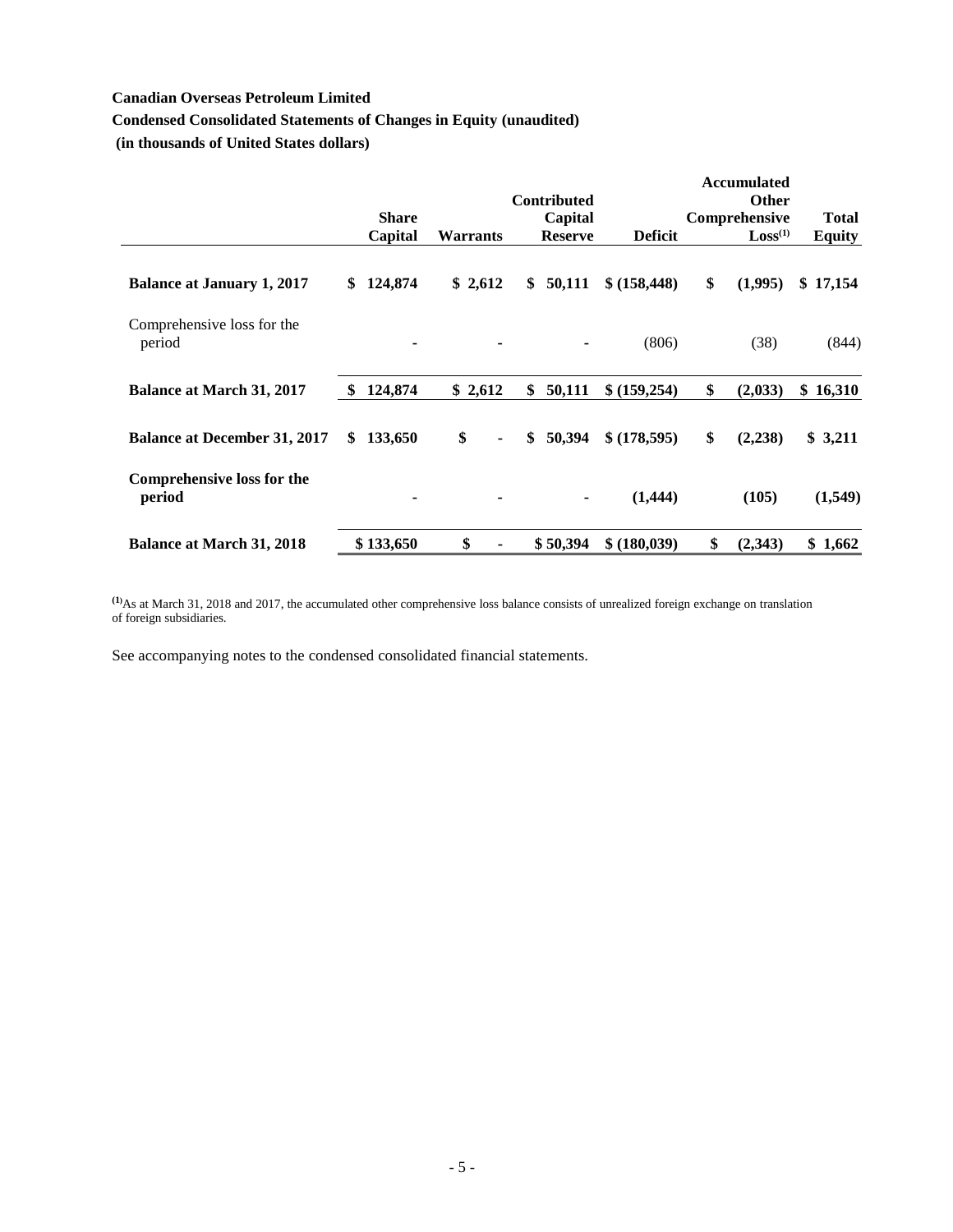# **Condensed Consolidated Statements of Cash Flows (unaudited)**

**(in thousands of United States dollars)**

| For the three months ended March 31                                                   | 2018           | 2017         |
|---------------------------------------------------------------------------------------|----------------|--------------|
| <b>Cash Used In Operating Activities</b>                                              |                |              |
| Loss                                                                                  | \$<br>(1, 444) | \$<br>(806)  |
| Interest income                                                                       |                | (5)          |
| Add (deduct) non-cash items:                                                          |                |              |
| Derivative gain (note $5(b)$ )                                                        | (94)           | (267)        |
| Depreciation                                                                          | 5              | 5            |
| Unrealized foreign exchange gain                                                      | (64)           | (66)         |
| Loss on investment in joint venture (note $3$ )                                       |                | $\mathbf{1}$ |
|                                                                                       | (1,597)        | (1, 138)     |
| Net change in non-cash working capital (note 8)                                       | 649            | 252          |
|                                                                                       | (948)          | (886)        |
| <b>Investing Activities</b>                                                           |                |              |
| Additions to office equipment                                                         | (3)            | (1)          |
| Additions to exploration and evaluation assets                                        |                | (123)        |
| Additions to investment in joint venture (note $3$ )                                  |                | (1)          |
| Interest income                                                                       |                | 5            |
|                                                                                       | (3)            | (120)        |
| Decrease in cash and cash equivalents<br>during the period                            | (951)          | (1,006)      |
| Effect of foreign exchange on cash and cash<br>equivalents held in foreign currencies | (32)           | 32           |
| Cash and cash equivalents, beginning of period                                        | 4,060          | 2,565        |
| Cash and cash equivalents, end of period                                              | \$<br>3,077    | \$<br>1,591  |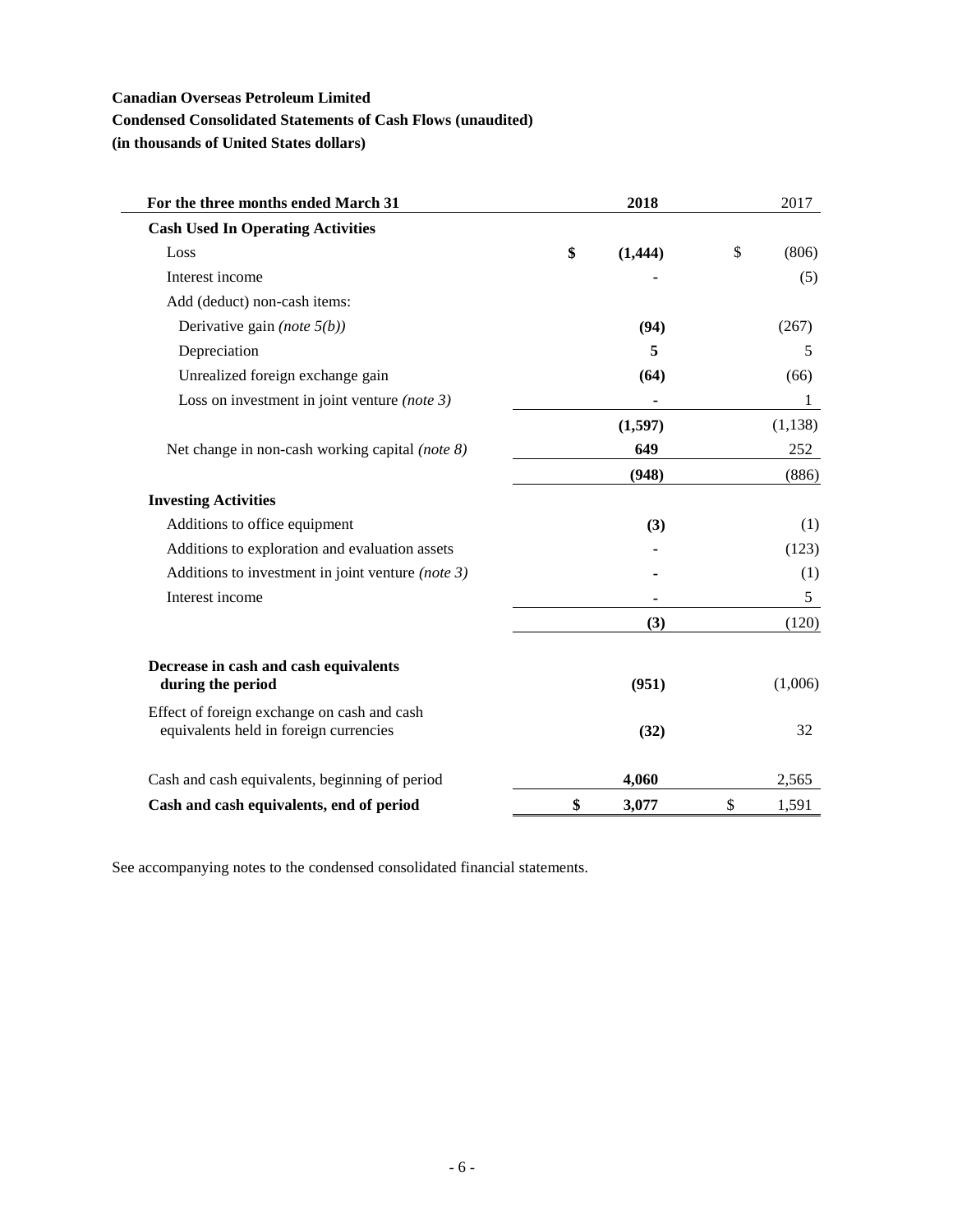# **1. NATURE OF OPERATIONS**

Canadian Overseas Petroleum Limited ("COPL" or the "Company"), is a widely-held publicly traded company incorporated and domiciled in Canada. The Company's common shares are traded on the TSX Venture Exchange in Canada and the London Stock Exchange in the UK. The Company's registered office is in Calgary, Alberta at 400, 444 – 7th Avenue S.W.

COPL and its subsidiaries are involved in the identification, acquisition, exploration and development of oil and natural gas offshore reserves. As at March 31, 2018, the Company has the following subsidiaries, all of which are wholly-owned directly or indirectly:

- COPL Technical Services Limited, which is involved in providing technical and administrative services to the COPL group of companies;
- Canadian Overseas Petroleum (UK) Limited ("COPL UK"), incorporated in the United Kingdom ("UK") provides technical and projects related services to the COPL group of companies;
- Canadian Overseas Petroleum (Bermuda Holdings) Limited, Canadian Overseas Petroleum (Bermuda) Limited ("COPL B") and Canadian Overseas Petroleum (Namibia) Limited, which were incorporated to conduct operations in offshore Liberia and elsewhere in Africa.
- Canadian Overseas Petroleum (Ontario) Limited ("COPL Ontario") which was incorporated on December 15, 2017 for the purpose of an anticipated operation in Canada.

The Company, along with an unrelated company, Shoreline Energy International Limited, incorporated Shoreline Canoverseas Petroleum Development Corporation Limited ("ShoreCan") in October 2014 in Bermuda to focus on acquisitions of upstream oil and gas exploration, development and producing assets in Africa. Both partners hold a 50% interest in the joint venture.

### **2. BASIS OF PREPARATION AND GOING CONCERN**

#### *Basis of Preparation and Compliance*

The Company's unaudited condensed interim consolidated financial statements ("financial statements") have been prepared in accordance with International Accounting Standard ("IAS") 34, "Interim Financial Reporting" following acceptable accounting policies under International Financial Reporting Standards ("IFRS") and are reported in thousands of United States dollars ("\$"). The Company's financial statements should be read in conjunction with the Company's audited annual consolidated financial statements as at and for the years ended December 31, 2017 and 2016, which outline the Company's significant accounting policies in Note 3 thereto, which have been applied consistently in these financial statements, as well as the Company's critical accounting judgments and key sources of estimation uncertainty which are also set out in Note 3 thereto.

#### *Changes in Accounting Policies Implemented During the Three Months Ended March 31, 2018*

The March 2018 condensed interim consolidated financial statements follow the same accounting principles and methods of application as those disclosed in Note 3 to the 2017 audited consolidated financial statements, except as described below.

#### *IFRS 9, "Financial Instruments" ("IFRS 9")*

On January 1, 2018, the Company implemented final amendments to IFRS 9 which provide guidance on the recognition and measurement, impairment and derecognition of financial instruments. The implementation of amendments to IFRS9 resulted in no material changes in the measurement and carrying value of the Company's financial instruments.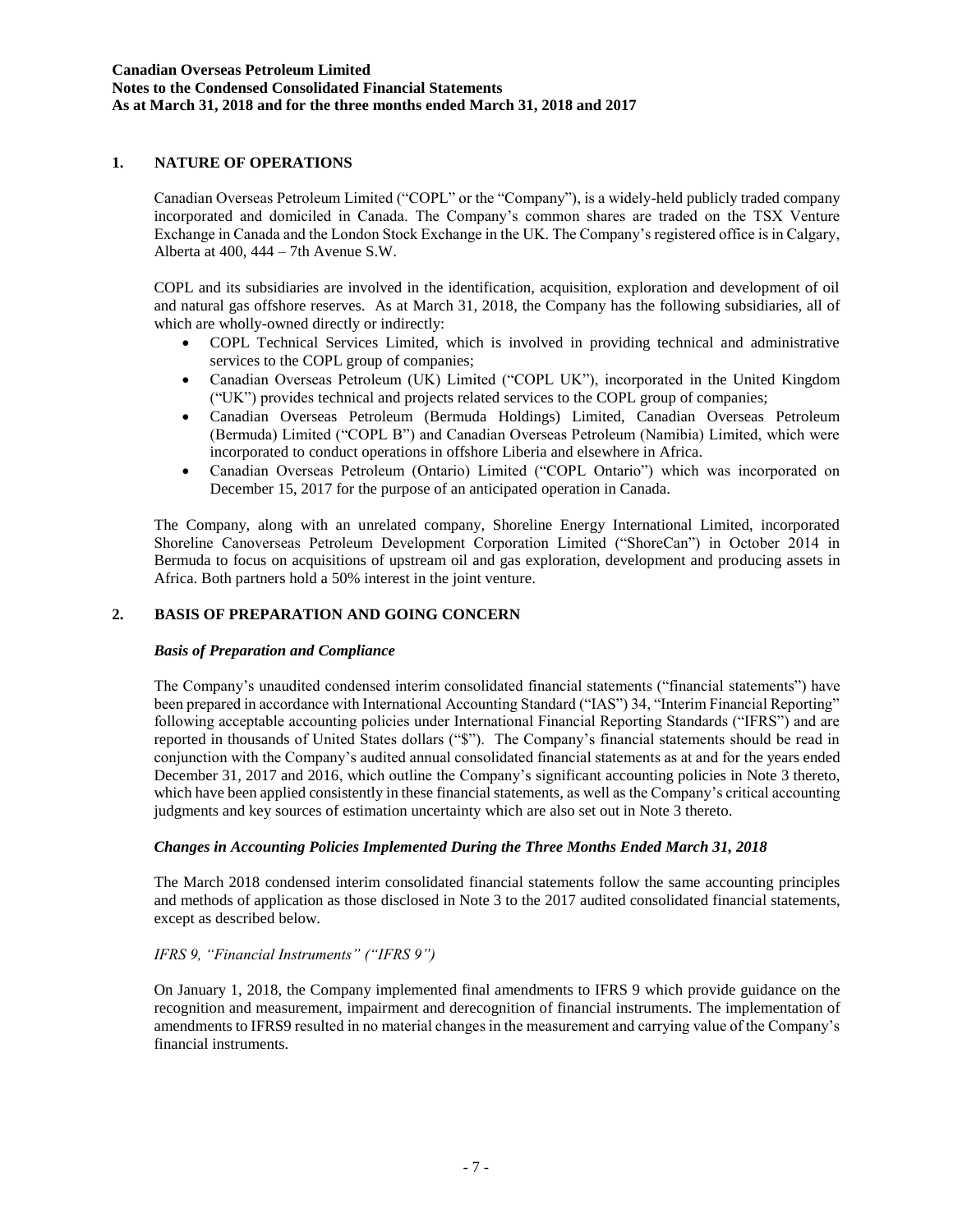# **2. BASIS OF PREPARATION AND GOING CONCERN (continued)**

### *IFRS 15, "Revenues from Contracts with Customers" (IFRS 15")*

On January 1, 2018 the Company implemented amendments to IFRS 15 which clarify the application of certain of its underlying principles, including the identification of a performance obligation, and the determination of whether a company is a principal or is acting as an agent in the provision of a good or service. The implementation of amendments to IFRS 15 had no impact to the Company's March 2018 condensed interim consolidated financial statements.

### *IFRS 2, "Share-based Payment" ("IFRS 2")*

On January 1, 2018 the Company implemented amendments to IFRS 2 which clarify how to account for certain types of share-based payment transactions, including the accounting for the effects of vesting and non-vesting conditions on the measurement of cash-settled share-based payments, accounting for share-based accounting transactions with a net settlement feature for withholding tax obligations, and accounting for modifications to the terms and conditions of a share-based payment that changes the classification of the share-based payment transaction from cash-settled to equity-settled. The implementation of amendments to IFRS 2 had no impact to the Company's March 2018 condensed interim consolidated financial statements.

#### *Going Concern*

These financial statements are prepared on a going concern basis which assumes that the Company will be able to realize its assets and discharge its liabilities in the normal course of business.

Currently, the Company does not have material cash inflows and/or adequate financing to develop profitable operations. The Company is pursuing exploration projects and contracts that will require substantial additional financing before they are able to generate positive operating cash flows. Accordingly, the Company's continued successful operations are dependent on its ability to obtain additional financing. There is no assurance that the Company will be able to obtain adequate financing in the future or that such financing will be obtained on terms advantageous to the Company. With no assurance that financing will be obtained in 2018, there is material uncertainty that may cast substantial doubt on the Company's ability to continue as a going concern. These financial statements do not give effect to adjustments that would be necessary to the carrying values and classifications of assets and liabilities should the Company be unable to continue as a going concern.

The financial statements were authorized for issue by the Company's Board of Directors on May 10, 2018.

### **3. INVESTMENT IN JOINT VENTURE**

The Company currently holds a 50% interest in a jointly controlled entity, ShoreCan, focusing on acquisitions of upstream oil and gas exploration, development and producing assets in sub-Saharan Africa. The determination of ShoreCan as a joint venture was based on ShoreCan's structure through a separate legal entity whereby neither the legal form nor the contractual arrangement give the owners rights to the assets and obligations for the liabilities within the normal course of business, nor does it give the rights to the economic benefits of the assets or responsibility for settling liabilities associated with the arrangement.

The Company and its joint venture partner signed a funding agreement, effective October 24, 2014 (the "Funding Agreement") providing financial support as needed in proportion to its interest (50% each) in ShoreCan for ShoreCan's expenses and obligations. The Funding Agreement does not impose any guarantees from the Company and/or its joint venture partner. Amounts advanced to ShoreCan under the terms of the Funding Agreement are unsecured and payable on or before October 24, 2020 contingent upon ShoreCan generating its own cashflows. Interest is charged monthly at an annual rate of 3.0% above 12 month USD LIBOR.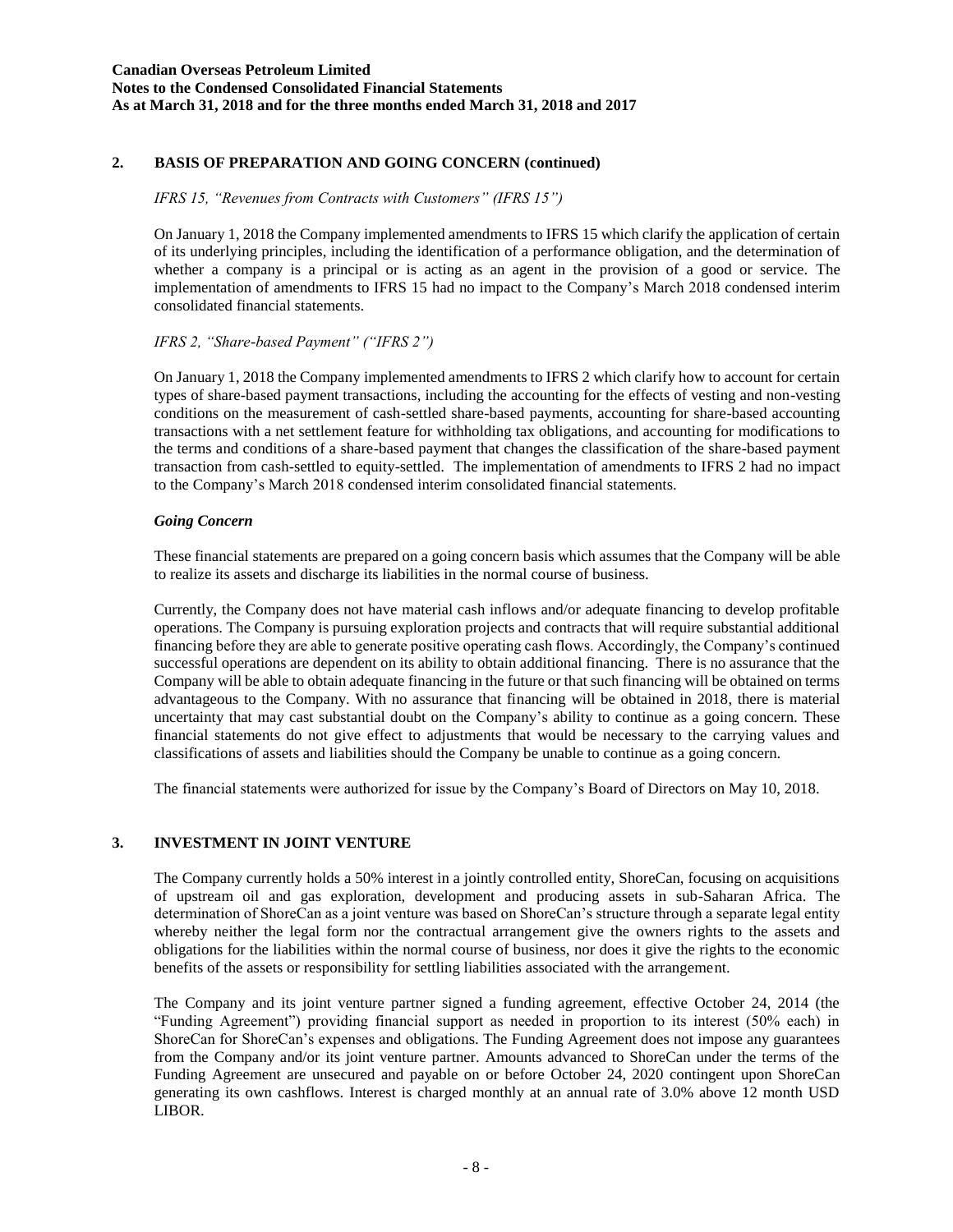### **3. INVESTMENT IN JOINT VENTURE (continued)**

From time to time the Company or its joint venture partner pay for ShoreCan's general and administrative expenses on behalf of the other partner. As at March 31, 2018 the Company had a receivable from its joint venture partner in respect of overpaid ShoreCan's expenses of \$0.2 million that is recorded as a long term receivable.

#### *Nigeria*

On September 13, 2016, ShoreCan closed an acquisition of 80% of the issued share capital of Essar Exploration and Production Limited (Nigeria) ("Essar Nigeria"), a company which sole asset is a 100% interest in exploration license OPL 226 offshore Nigeria. ShoreCan paid a cash consideration of \$0.25 million and as part of the shareholder agreement, ShoreCan has agreed to cover the funding of Essar Nigeria's operations. As a party to a Production Sharing Contract ("PSC") signed with Nigerian National Petroleum Corporation ("NNPC") for OPL 226, Essar Nigeria is required to seek NNPC's consent for the transaction. The respective application has been made and the parties to the transaction are awaiting NNPC's reply.

In addition, ShoreCan has committed to invest up to a maximum of \$80 million into Essar Nigeria in the form of an interest-free shareholder loan. The funds will be used for Essar Nigeria operations and in particular, to cover work program obligations, including the costs of drilling one well under Phase-1 of the PSC. NNPC has extended Phase-1 exploration period till November 30, 2017; however, on November 3, 2017 Essar Nigeria requested a further extension from NNPC as the company is still awaiting NNPC's consent to the transaction.

In 2017, three ShoreCan representatives were appointed Directors of Essar Nigeria, gaining a majority on Essar Nigeria board and legal control over Essar Nigeria. ShoreCan has assessed that the transaction does not meet criteria of a business acquisition as Essar Nigeria is in exploration/development stage. ShoreCan assessed the investment based on the fair values of Essar Nigeria's assets and liabilities upon obtaining control over Essar Nigeria. ShoreCan estimated a fair value of the Essar Nigeria loan to its previous parent at \$6 million (as compared to the loan face value of \$62.7 million as presented in Essar Nigeria audited financial statements as at December 31, 2016) as the shareholding agreement with Essar Nigeria provides for the repayment of this loan from anticipated future production. The loan is an interest free shareholder loan. Non-controlling interest ("NCI"), was recognized at the NCI proportionate share of net assets acquired.

Below are presented summarized consolidated statements of ShoreCan as at March 31, 2018 and results for the three months period ended March 31, 2018.

As at the date of filing these financial statements, COPL has not provided any guarantee in respect of obligations, commitments and/or losses of either ShoreCan or Essar Nigeria.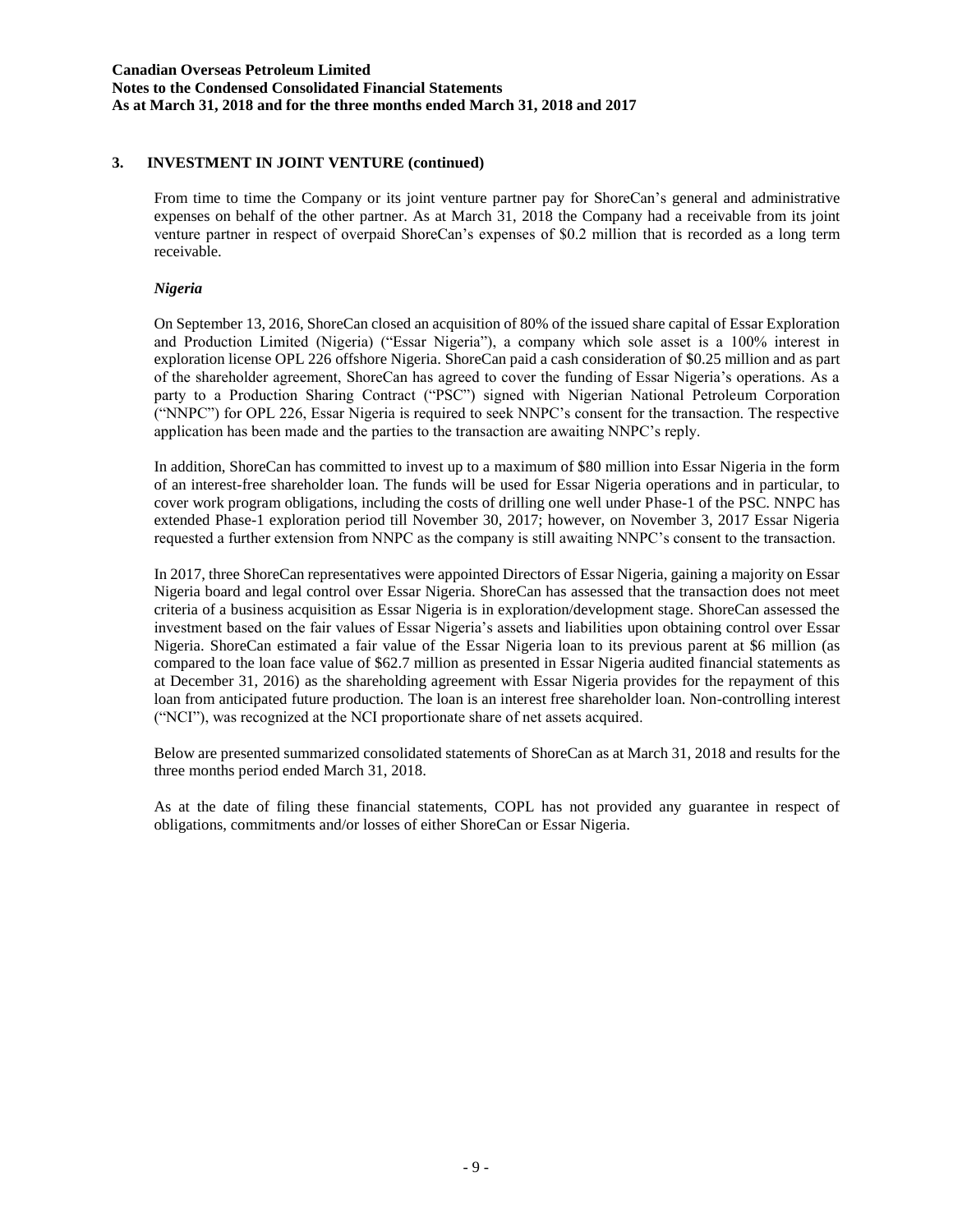# **3. INVESTMENT IN JOINT VENTURE (continued)**

#### **Summarized statement of comprehensive loss for investment in joint venture under equity accounting:**

| For the three months ended March 31<br>(\$000's) | 2018        | 2017        |
|--------------------------------------------------|-------------|-------------|
| Revenues                                         | \$          | \$          |
| Expenses                                         |             |             |
| General and administration                       | (578)       | (634)       |
|                                                  | (578)       | (634)       |
| Finance income                                   |             |             |
| Foreign exchange gain                            | 2           |             |
| Interest expense                                 | (210)       | (133)       |
|                                                  | (208)       | (133)       |
| Loss                                             | (786)       | (767)       |
| Non-controlling interest                         | 49          |             |
| <b>Net Loss</b>                                  | (737)       | (767)       |
| Share of equity investment (percent)             | 50%         | 50%         |
| Company's share of net loss                      | \$<br>(369) | \$<br>(384) |

During the three months ended March 31, 2018 the Company and its subsidiaries charged ShoreCan management and technical services of \$0.3 million (2017 - \$0.3 million), including \$0.06 million of costs that were allocated to exploration and evaluation assets  $(2017 - $$  nil) and charged an interest expense of \$0.1 million (2017 - \$0.07 million).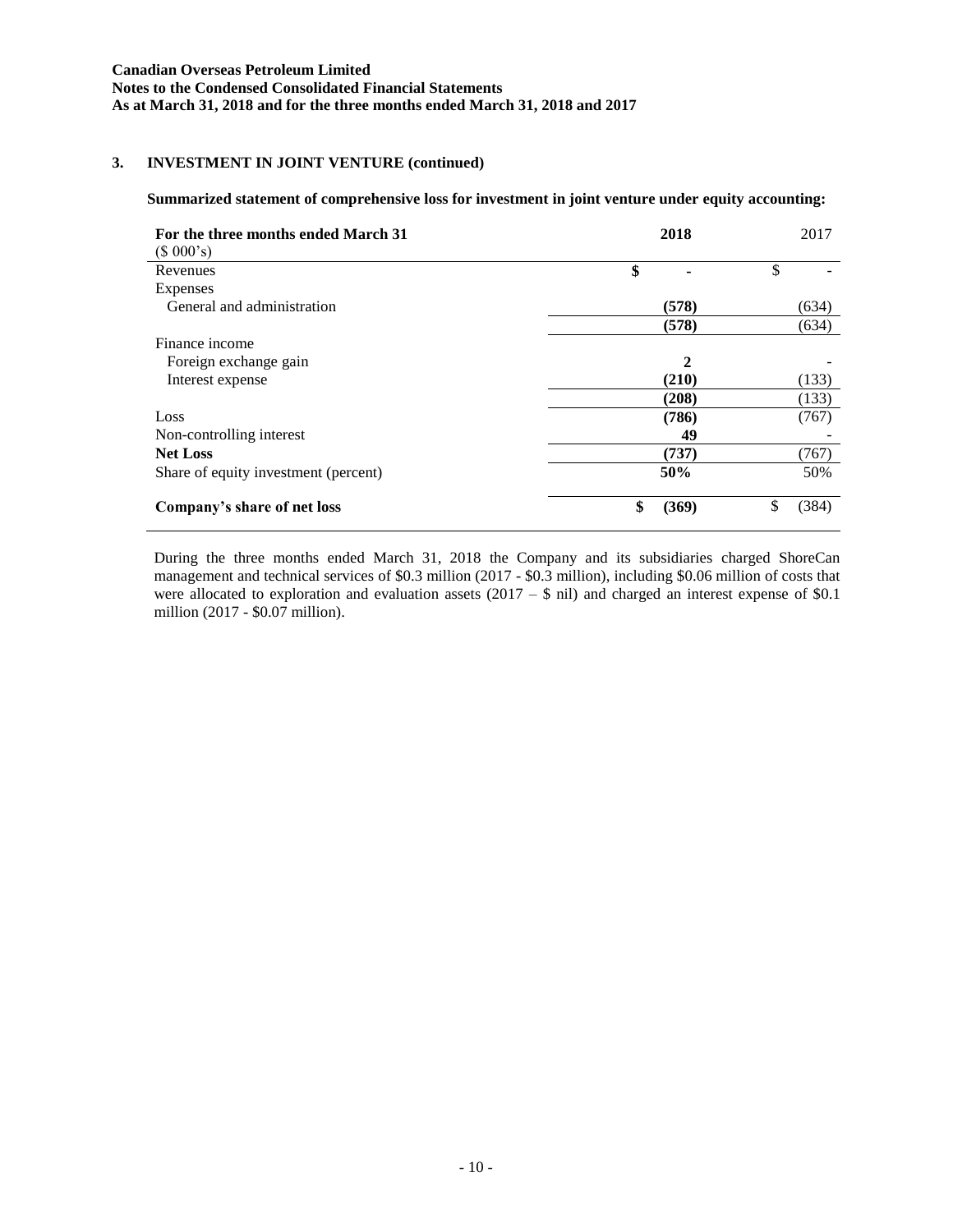# **3. INVESTMENT IN JOINT VENTURE (continued)**

# **Carrying value of investment in joint venture under equity accounting:**

| Statement of financial position<br>(\$000's)                                | March 31,<br>2018                     | December 31,<br>2017                  |  |  |
|-----------------------------------------------------------------------------|---------------------------------------|---------------------------------------|--|--|
| <b>Assets</b>                                                               |                                       |                                       |  |  |
| Current                                                                     |                                       |                                       |  |  |
| Cash and cash equivalents                                                   | \$<br>3                               | \$<br>$\frac{1}{3}$                   |  |  |
| Accounts Receivable & prepaid expenses                                      | 1                                     |                                       |  |  |
|                                                                             | 4                                     | $\overline{4}$                        |  |  |
| Exploration and evaluation assets                                           | 8,943                                 | 8,887                                 |  |  |
| Office equipment                                                            | 1                                     |                                       |  |  |
|                                                                             | \$<br>8,948                           | \$<br>8,892                           |  |  |
| <b>Liabilities</b><br>Current<br>Accounts payable and accrued liabilities   | 2,294                                 | 2,239                                 |  |  |
| Long Term loan to NCI                                                       | 6,168                                 | 6,171                                 |  |  |
| ShoreCan Partners' loan                                                     | 15,860                                | 15,069                                |  |  |
|                                                                             | \$<br>24,322                          | \$<br>23,479                          |  |  |
| <b>Equity</b><br>Non-controlling interest<br>Deficit                        | (516)<br>(14, 858)<br>\$<br>(15, 374) | (467)<br>(14, 120)<br>\$<br>(14, 587) |  |  |
| Danangiliation, of committee and annot affect increatment in initial month. |                                       |                                       |  |  |

#### **Reconciliation of carrying amount of net investment in joint venture:**

| <b>Carrying amount - Opening</b>               | -               |    |
|------------------------------------------------|-----------------|----|
| Increases in net investment in joint venture   |                 |    |
| during the period                              | $\qquad \qquad$ | 76 |
| Loss recognized on investment in joint venture | -               | 76 |
| <b>Carrying amount - Ending</b>                | -               |    |

As at March 31, 2018, ShoreCan's non-current liabilities included \$7.9 million due to the Company under the terms of the Funding Agreement (December 31, 2017 - \$7.5 million).

For the three months ended March 31, 2018, the Company's share of ShoreCan's losses of \$0.4 million (three months ended March 31, 2017 - \$0.4 million) exceed the Company's Net Investment of \$nil for this period (\$1,000 for three months ended March 31, 2017). Accordingly, under the equity method, the Company recognized its share of ShoreCan's losses of \$nil for the three months ended March 31, 2018 (\$1,000 for three months ended March 31, 2017).

As at March 31, 2018, the Company's share in ShoreCan's accumulated losses is \$7.4 million (December 31, 2017 - \$7.1 million). Unrecognized accumulated losses on the investment as of March 31, 2018 are \$6.5 million including \$0.4 million of unrecognized losses for the three months ended March 31, 2018.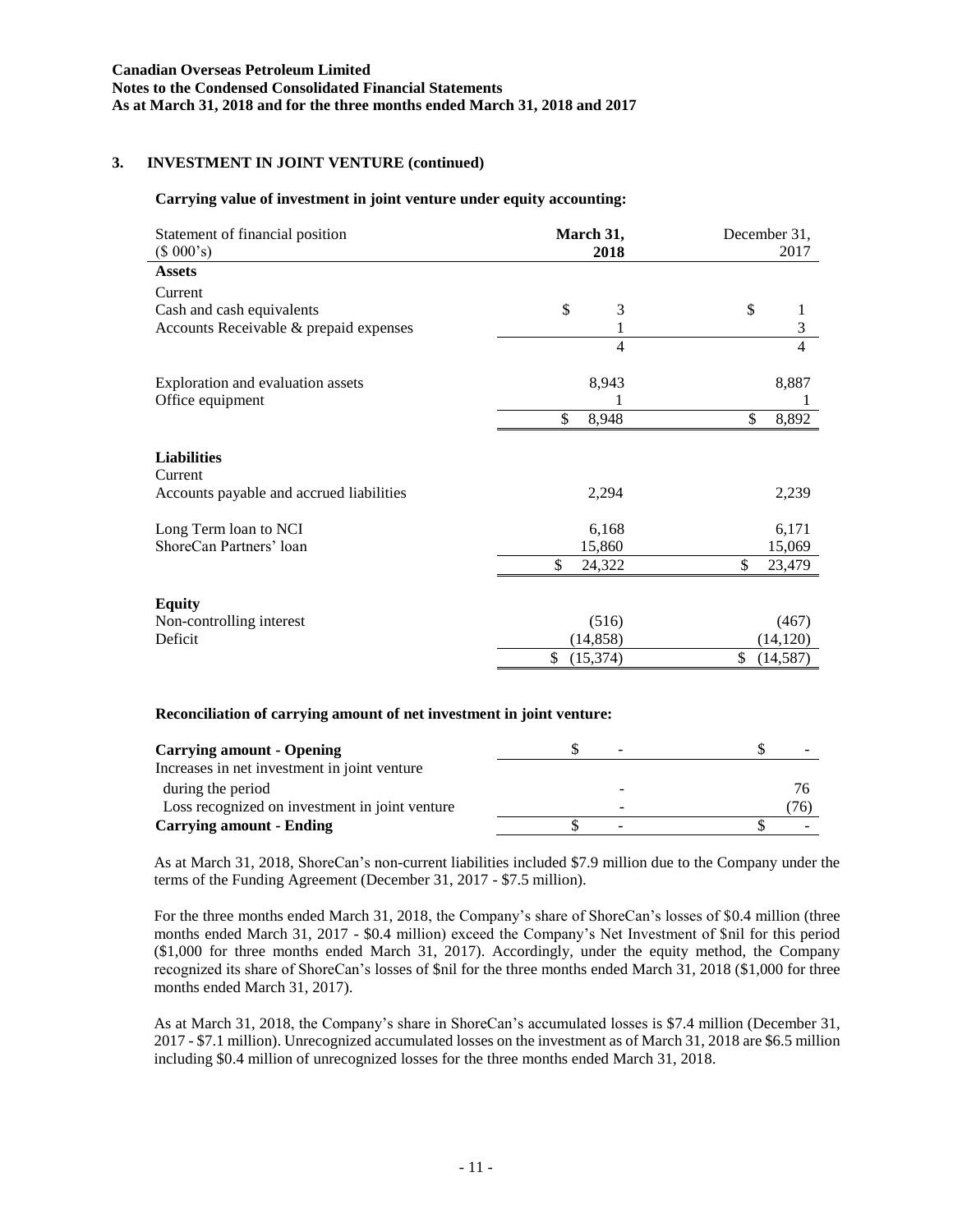# **4. CASH AND CASH EQUIVALENTS**

| $(S\ 000's)$         | <b>March 31, 2018</b> | December 31, 2017 |
|----------------------|-----------------------|-------------------|
| Cash                 | 967<br>S              | 1,891             |
| Cash in trust        | 2,016                 | 2,073             |
| Credit card deposits | 94                    | 96                |
|                      | \$3.077               | 4,060             |

Cash balances earn interest, whenever possible, at floating rates based on daily bank deposit rates.

Cash in trust of \$2.0 million as of March 31, 2018 (\$2.1 million as at December 31, 2017) represents a trust deposit of CAD \$2.6 million held with the Company's lawyers in respect of a potential future transaction. There were no restrictions on this cash and the deposit was returned to COPL on April 6, 2018.

Credit card deposits are bank deposits that cover the maximum credit limit available for corporate credit cards.

The fair value of cash and cash equivalents was \$3.1 million as at March 31, 2018 (\$4.1 million as at December 31, 2017). The Company deposits its cash with reputable Canadian and Bermuda banks. The Company did not have any overdraft facilities in place as at March 31, 2018, and December 31, 2017.

# **5. SHARE CAPITAL**

### **a) Authorized and Issued Common Shares**

#### Authorized

An unlimited number of common voting shares (the "Common Shares") without nominal or par value and an unlimited number of preferred shares, issuable in series.

**Number of**

### Issued

The issued share capital is as follows:

|                                                 | танност от<br><b>Common Shares</b> | Amount    |
|-------------------------------------------------|------------------------------------|-----------|
| Balance, January 1, 2017                        | 617,139,350                        | \$124,874 |
| Issued pursuant to UK June Placement            | 656,000,000                        | 4,181     |
| Issued pursuant to UK October Placement         | 250,000,000                        | 3,318     |
| Fair value of warrants that expired unexercised |                                    | 2,612     |
| Share issue costs                               |                                    | (1,335)   |
| Balance, December 31, 2017                      | 1,523,139,350                      | \$133,650 |
| <b>Balance, March 31, 2018</b>                  | 1,523,139,350                      | \$133,650 |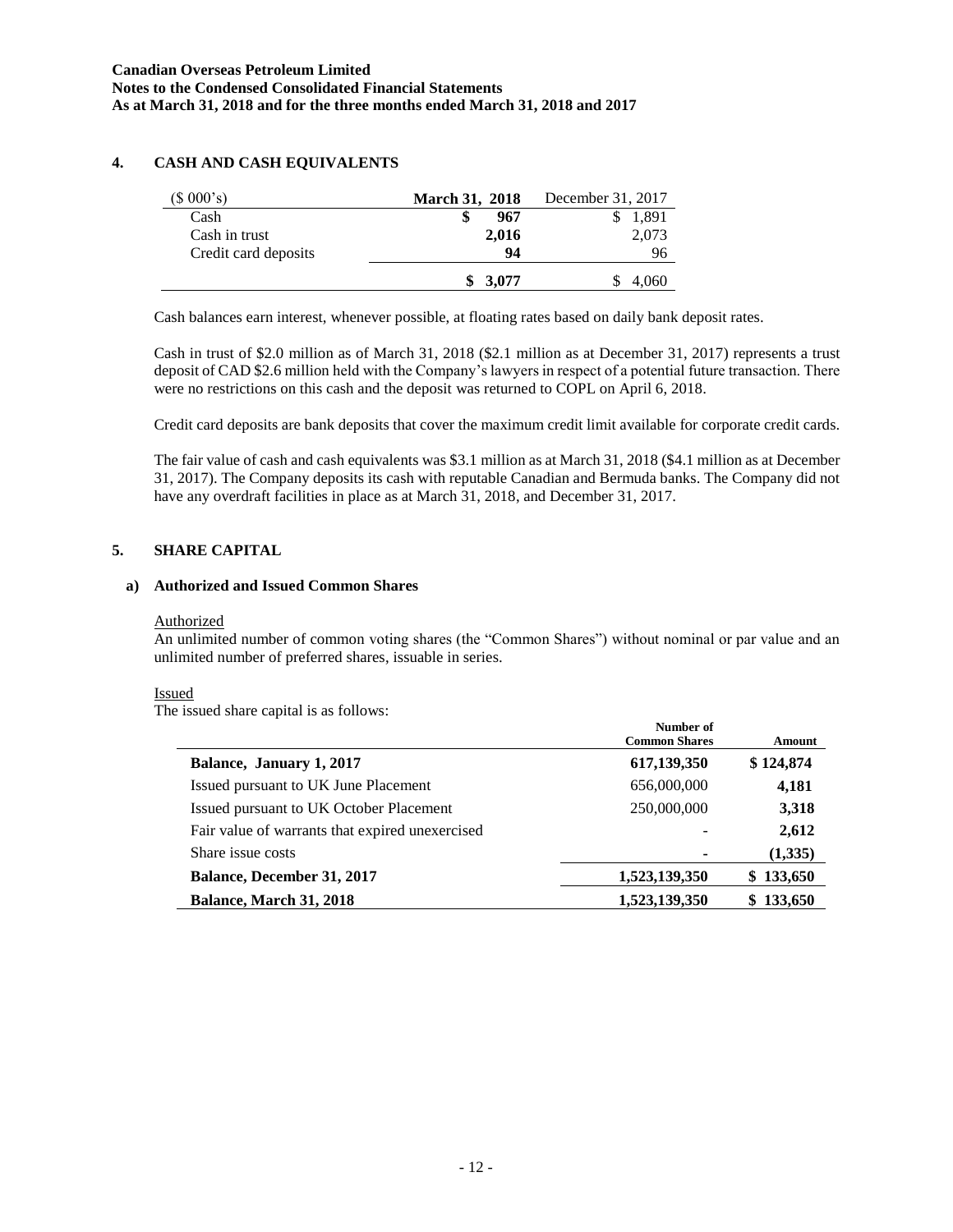## **5. SHARE CAPITAL (continued)**

#### **b) Warrants**

A summary of the Company's share purchase warrants outstanding at March 31, 2018 is as follows:

| (\$000's)                             | Number of<br>Warrants | Weighted<br>Average<br><b>Exercise</b><br>Price* | Fair<br>Value of<br>Warrants | <b>Expiry Date</b> |
|---------------------------------------|-----------------------|--------------------------------------------------|------------------------------|--------------------|
| Balance, January 1, 2017              | 254,850,267           | \$0.14                                           | \$2,612                      |                    |
| Issued June 2017 Broker's Warrants    | 39,000,000            | 0.006                                            |                              | June 12, 2019      |
| Issued October 2017 Broker's Warrants | 15,000,000            | 0.013                                            |                              | Oct. 16, 2019      |
| Expired 2014 Offering Warrants        | (50, 555, 000)        | 0.370                                            | (2,612)                      |                    |
| Expired 2015 Offering Warrants        | (79, 714, 699)        | 0.090                                            |                              |                    |
| Expired 2015 Offering Broker Warrants | (4,548,380)           | 0.070                                            | ۰                            |                    |
| Balance, December 31, 2017            | 174,032,188           | \$0.053                                          | $\hat{\mathbf{s}}$ -         |                    |
| Balance, March 31, 2018               | 174,032,188           | \$0.053                                          | \$<br>$\blacksquare$         |                    |

\*The weighted average exercise price has been converted in USD based on the foreign exchange rate in effect at the date of issuance.

All Warrants issued during 2016 and 2017 have an exercise price denominated in CAD and GBP; as the Company's functional currency is USD, these Warrants are classified as a derivative financial instruments.

As at March 31, 2018 the derivative liability in respect of the Brokers' Warrants issued in 2017 was revalued and a derivative gain of \$94,000 was recognized for the three months period ended March 31, 2018; the derivative gain of \$267,000 was recognized in respect of the Warrants issued in 2017 and 2016 for the three months ended March 31, 2017.

Fair values of warrants issued during 2016 were estimated at \$nil, using a Black-Scholes option pricing model, as at the year ended December 31, 2017, therefore, no valuation was performed as at March 31, 2018. These warrants total 120,032,188 and expired unexercised on April 28, 2018 and May 3, 2018.

The following assumptions were used for Black-Scholes option pricing model to estimate the fair value of 2017 Brokers' Warrants outstanding as at:

|                               | March 31, 2018      | December 31, 2017 |
|-------------------------------|---------------------|-------------------|
| Risk-free interest rate       | $0.738\% - 0.821\%$ | 0.45%             |
| Weighted average life (years) | $1.2 - 1.55$        | $1.45 - 1.80$     |
| Expected volatility           | 90%                 | 90%               |
| Expected dividend yield       | $0\%$               | $0\%$             |

### **c) Incentive Stock Options**

The Company has a stock option plan where the number of Common Shares reserved under the plan shall not exceed 10% of the issued and outstanding Common Shares and the number reserved for any one individual may not exceed 5% of the issued and outstanding shares. Exercise prices for stock options granted are determined by the closing market price on the day before the date of grant.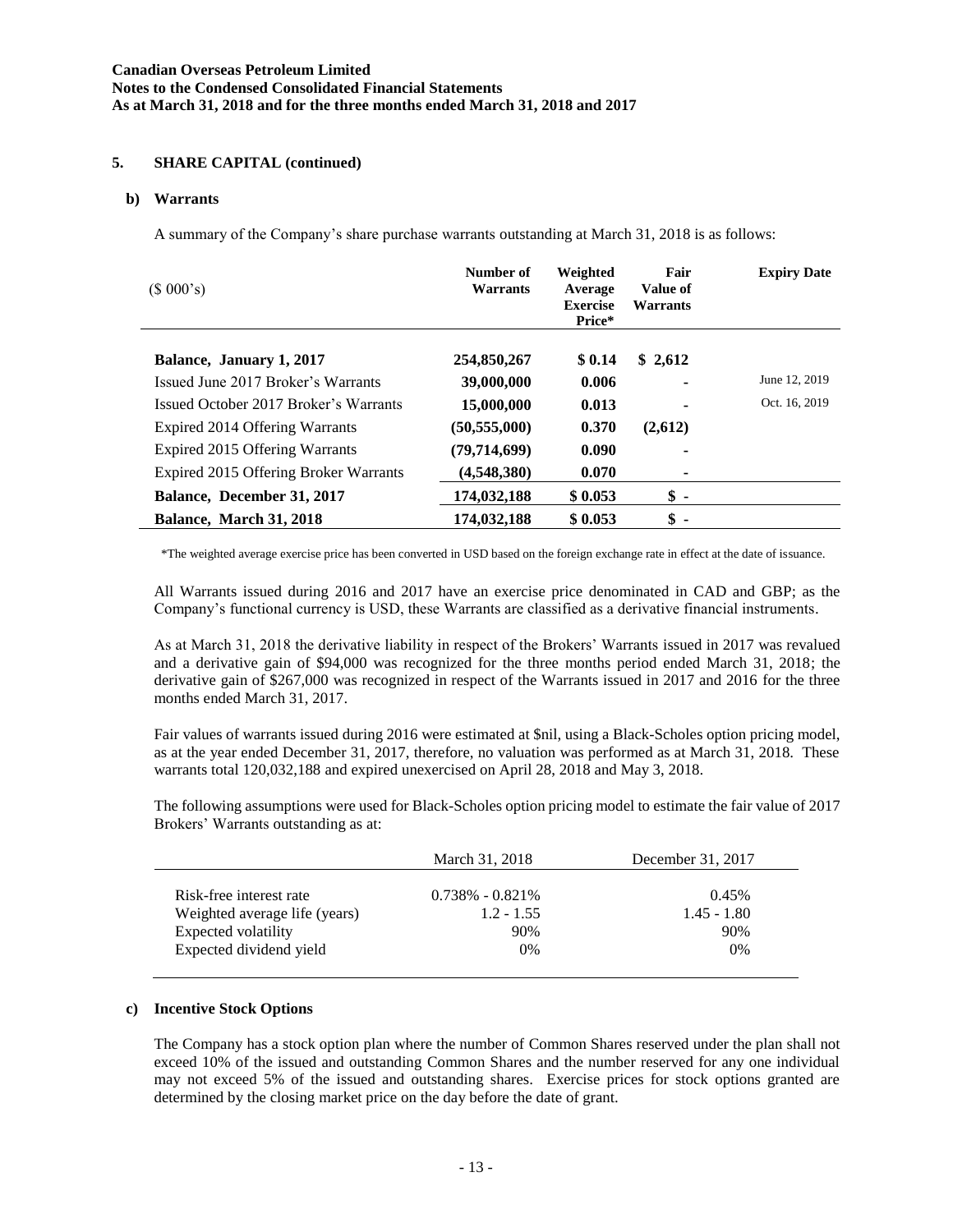### **5. SHARE CAPITAL (continued)**

#### **c) Incentive Stock Options (continued)**

There were no changes to the Company's stock option plan and no stock options were granted, exercised, expired and/or forfeited during the three months ended March 31, 2018. As at March 31, 2018, a total of 115,240,000 stock options to purchase Common Shares were outstanding, having a weighted average exercise price of \$0.06 per share and a remaining weighted average contractual life of 3.8 years.

| (\$000's)                                        | Number of<br><b>Options</b> | Weighted Avg.<br><b>Exercise Price*</b> | <b>Contributed</b><br><b>Capital Reserve</b> |  |
|--------------------------------------------------|-----------------------------|-----------------------------------------|----------------------------------------------|--|
| Balance, January 1, 2017                         | 61,005,000                  | S<br>0.11                               | S<br>50,111                                  |  |
| Granted                                          | 60,035,000                  | 0.01                                    | 283                                          |  |
| Forfeited                                        | (5,800,000)                 | 0.10                                    |                                              |  |
| <b>Balance and exercisable December 31, 2017</b> | 115,240,000                 | \$0.06                                  | 50,394                                       |  |
| <b>Balance and exercisable March 31, 2018</b>    | 115,240,000                 | \$0.06                                  | 50,394                                       |  |

\*The weighted average exercise price has been converted in USD based on the foreign exchange rate in effect at the date of issuance.

### **6. COMMITMENTS AND CONTRACTUAL OBLIGATIONS**

As at March 31, 2018, the Company has the following commitments:

| (\$000's)    | Total | Less than<br><b>One Year</b> | <b>One to Three</b><br>Years | <b>Four to Five</b><br>Years | <b>After Five</b><br>Years |
|--------------|-------|------------------------------|------------------------------|------------------------------|----------------------------|
| Office lease | \$853 | 512                          | 341                          | $\overline{\phantom{0}}$     | $\overline{\phantom{0}}$   |

The Company is committed under operating lease agreements for the rental of office space in Calgary, Canada. The approximate total lease payments are \$0.9 million and are payable over the next two years.

#### **7. FINANCIAL INSTRUMENTS**

The Company has classified its cash and cash equivalents, deposits and derivative liability as financial assets and liabilities at fair value through profit and loss and has measured them at fair value. Accounts receivable are classified as loans and receivables; accounts payable and accrued liabilities are classified as other liabilities; these items are measured at amortized cost.

The Company uses the following hierarchy for determining and disclosing the fair value of financial instruments depending on the observability of the inputs employed in the measurement:

Level 1: fair value measurements are based on unadjusted quoted prices in active markets for identical assets or liabilities. An active market for an asset or liability is considered to be a market where transactions occur with sufficient frequency and volume to provide pricing information on an ongoing basis. At March 31, 2018, cash and cash equivalents, are valued using Level 1 inputs.